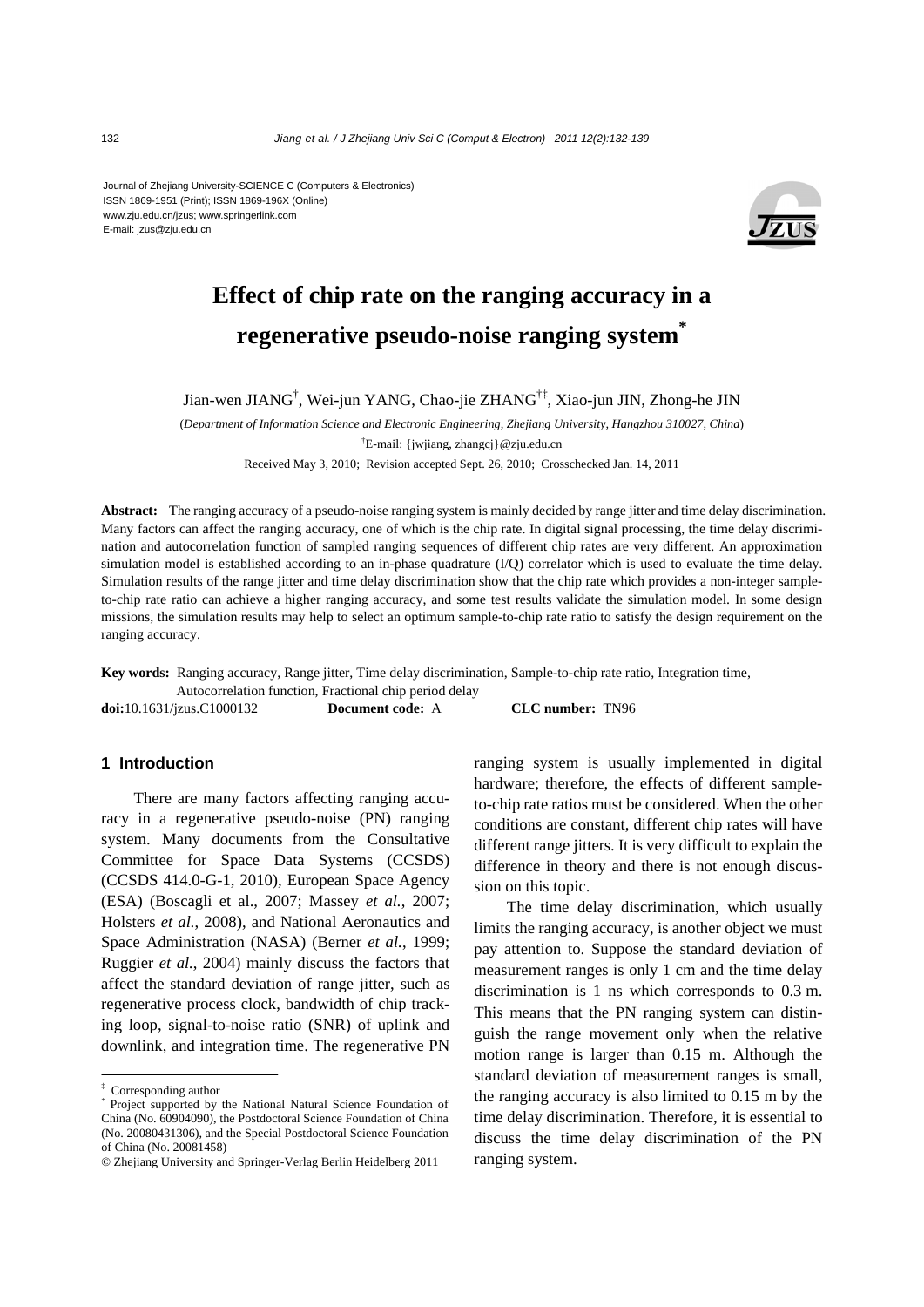Until now, there have been many documents discussing non-commensurate sampled systems (Quirk and Srinivasan, 2006; Ding *et al.*, 2009b; Liu *et al.*, 2009b), some of which analyze mainly the performance of multi-rate sampled systems using multi-innovation stochastic gradient algorithms (Ding and Chen, 2007; Ding *et al.*, 2008; 2010; Han and Ding, 2009) or its auxiliary model (Ding *et al.*, 2009a; Liu *et al.*, 2009a; Wang and Ding, 2010). However, there is no algorithm to explain how to select an optimum sample-to-chip rate ratio for a PN ranging system. In this paper, we establish an approximation simulation model to create a qualitative analysis of the effects of different chip rates on the range jitter and time delay discrimination.

#### **2 Time delay discrimination**

Time delay discrimination can directly limit the ranging accuracy of a PN ranging system. When the sample-to-chip rate ratio is an integer, the position relationships between the digital samples and the chip's falling edges or rising edges are constant. To distinguish time delay between the received ranging sequence and the local reference sequence, the time delay must be up to one sample period (Fig. 1). The sample-to-chip rate ratio is 4, and the actual time delay is smaller than one sample period. However, the time delay evaluated from these two sampled sequences is one sample period. For any time delay that is smaller than one sample period, the time delay evaluated by these two sampled sequences is always one sample period. It is obvious that the time delay

discrimination is limited by the sample rate when the sample-to-chip rate ratio is an integer.

Time delay discrimination can be improved by increasing the sample rate. However, this method also increases the process power consumption and needs much more steady peripheral circuits to ensure the quality of the clock resource, and thus is not optimal. A non-integer sample-to-chip rate ratio can be considered, as depicted in Fig. 2. The sample-to-chip rate ratio is 19/6. The position relationships between the digital samples and the chip's falling edges or rising edges are no longer constant, which repeat after 19 sample points. The potential to distinguish these two sampled sequences is created, which will improve the time delay discrimination.

To discover the realizable time delay discrimination, we must consider the minimum time delay, which will lead to a difference in these two digital sequences. Assume the time delay between the received ranging sequence and the local reference sequence is  $\tau$ , and the sample positions relative to the chip's falling edges or rising edges repeat after *L* samples. This implies that the position relationships between the digital samples and the chip's falling edges or rising edges repeat after *L* samples (Fig. 2). In order to have different sample points in these two sampled sequences, one pair of sample points are sampled from contiguous ranging chips at any rate. This occurs when the accumulated time delay *Lτ* is greater than one chip period. The smallest time delay is the chip period  $T_c$  divided by  $L$ . There may be a relationship between the sample period and chip period as follows:

$$
mT_{\rm s}=nT_{\rm c},\tag{1}
$$



**Fig. 2 Non-uniform sampling at a sample-to-chip rate ratio of 19/6**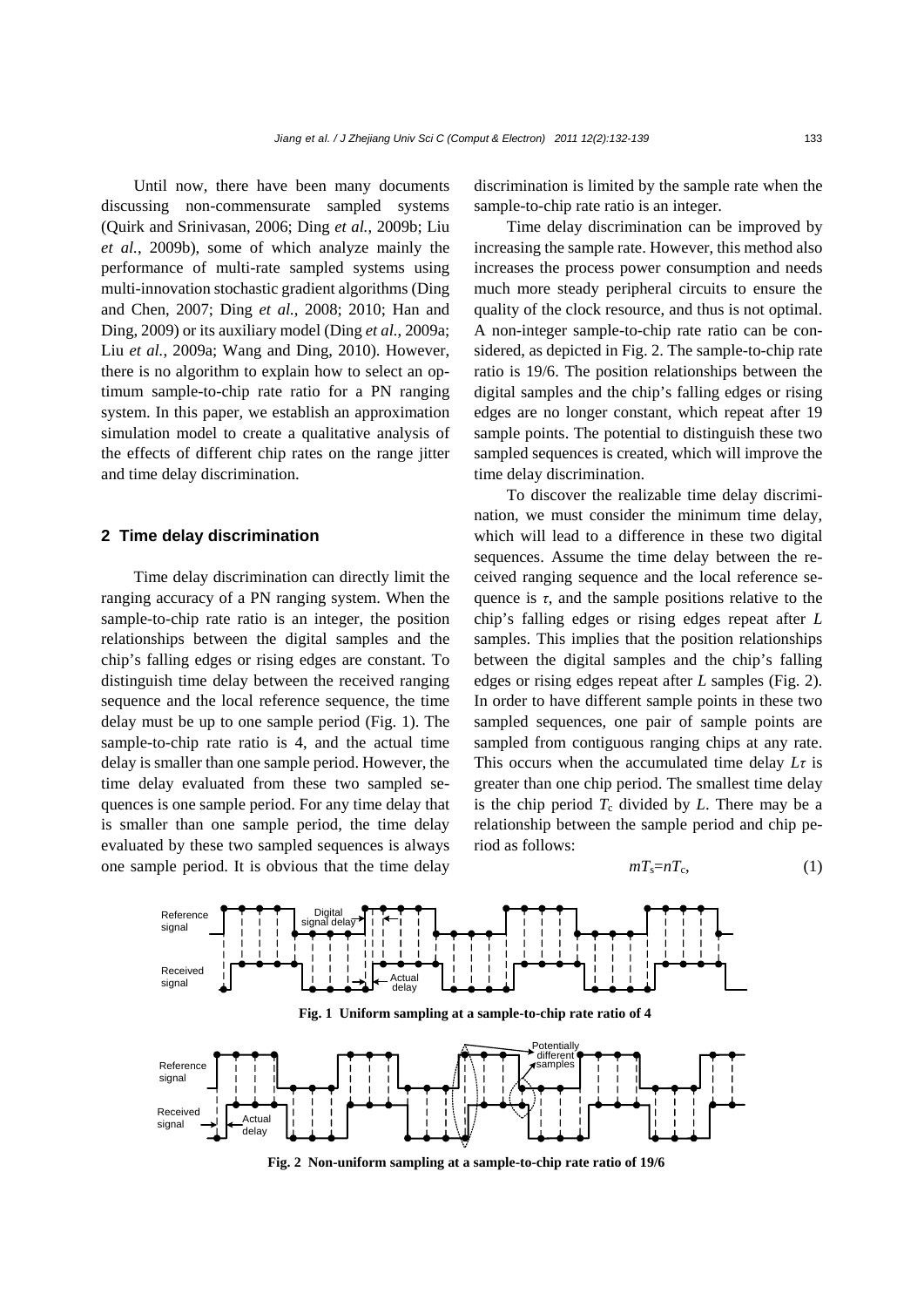where *m* and *n* are both integers and  $T_s$  is the sample period. When *m* is the smallest integer that satisfies Eq. (1), the time delay discrimination is  $T_c/m$ . If *m* is an irrational number, the sampled sequence will never repeat. It will provide infinite time discrimination in theory (Quirk and Srinivasan, 2006).

## **3 Autocorrelation function**

The PN ranging sequence possesses very strong correlation properties that can be found from the correlation results with shifted or un-shifted probing sequences (Massey *et al*., 2007). When a high ranging accuracy is required, the evaluation of fractional chip period must be more accurate. A non-integer sampleto-chip rate ratio leads to a new sampled sequence that does not have the same autocorrelation properties with respect to the original ranging sequence. Therefore, it is necessary to calculate the autocorrelation function with different fractional chip period delays.

Consider a PN ranging sequence *c*(*t*) as

$$
c(t) = c_n p(t - nT_c - \tau), \qquad (2)
$$

where  $p(t)$  is a square waveform signal with period  $T_c$ ,  $c_n$  is the value (+1 or -1) of the *n*th chip code, and  $\tau$  is the fractional chip period delay. For time delays  $\tau_1$  and *τ*2, the autocorrelation function is given as

$$
r(\tau_1, \tau_2)
$$
  
=  $\frac{1}{T_{\text{corr}}} \sum_{\tau_2 - \tau_1 = -T_c}^{T_c} (c_n p(t - nT_c - \tau_1) \cdot c_m p(t - mT_c - \tau_2)),$  (3)

where  $T_{\text{corr}}$  is the correlation integration time, and values of  $m−n$  are  $-1$ , 0, and 1. If we use the total sampled sequence to calculate its autocorrelation properties, the result must be close to that of the original ranging sequence. Nevertheless, the period of the sampled sequence is too large, and partial correlation is mostly used. Under these situations, much more care should be taken to choose the sample-tochip rate ratio and the correlation integration time to ensure that the result of partial correlation closely approximates that of the original PN sequence. For example, consider an actual design condition: sample

rate is 19.2 MHz, integration time is 0.85333 ms which corresponds to 16384 sample points, and PN sequence is JPL1999. The chip rates are 0.96 and 1.2 MHz (which correspond to integer sample-to-chip rate ratios), and 1.0 and 1.1 MHz (which correspond to non-integer sample-to-chip rate ratios). Their autocorrelation functions are as shown in Fig. 3.



**Fig. 3 Autocorrelation functions of different sample-tochip rate ratios** 

Chip rates of  $(a)$ – $(d)$  are 0.96, 1.0, 1.1, and 1.2 MHz, respectively; sample-to-chip rate ratios of (a)–(d) are 20, 96/5, 192/11, and 16, respectively

The *x*-axis time delay  $\tau_2 - \tau_1$  in Fig. 3 is accumulated from  $-T_c$  to  $+T_c$  with a step length of  $T_c/100$ , and the *y*-axis autocorrelation values correspond to  $r(\tau_1, \tau_2)$ in Eq. (3). The autocorrelation function with an integer sample-to-chip rate ratio is not very good as shown in Fig. 3a or Fig. 3d. The correlation values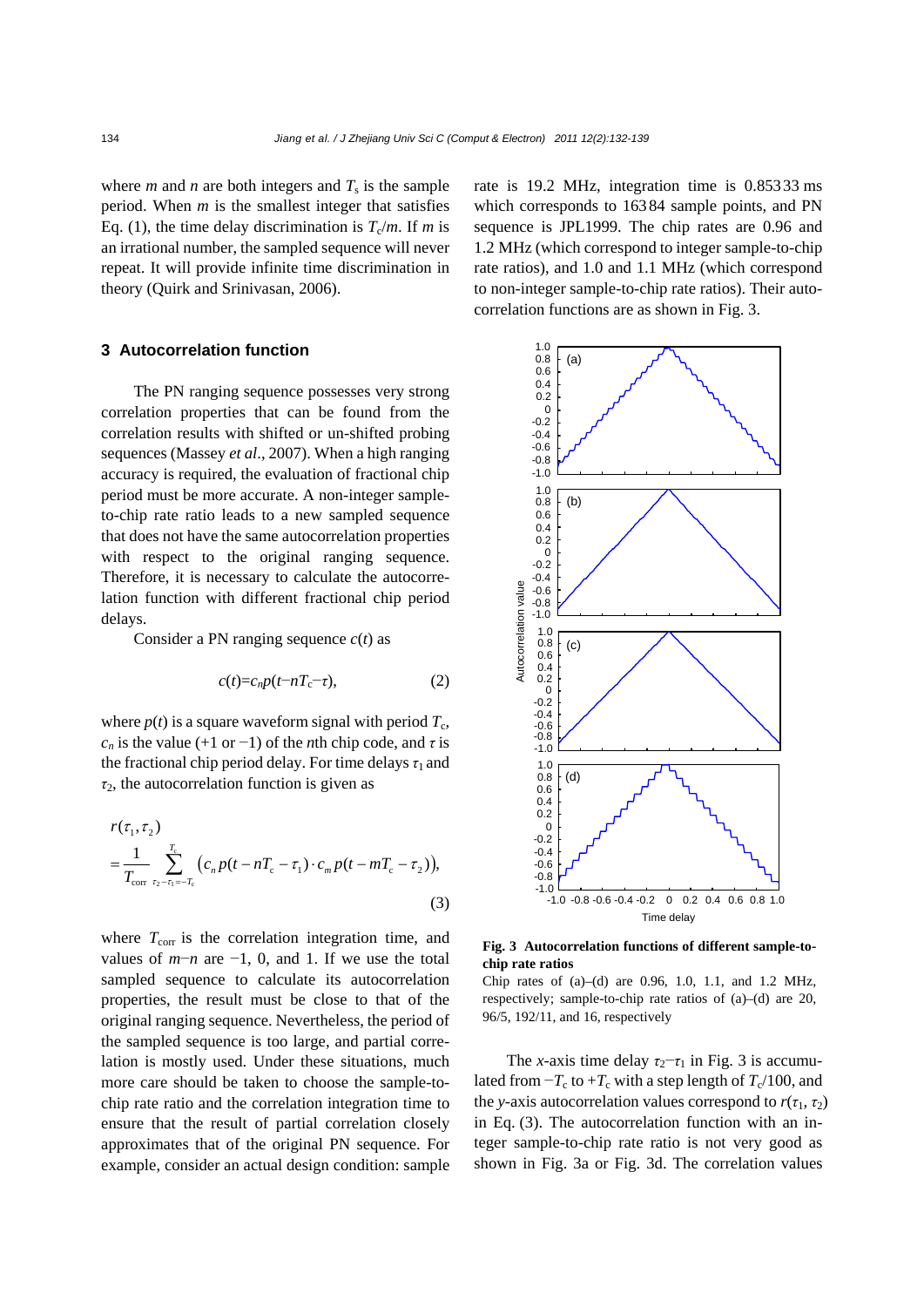may be the same for some different time delays, which mean these time delays are not discernible. However, the autocorrelation function with a non-integer sample-to-chip rate ratio has a superior performance. Especially for 1.1 MHz one time delay uniquely corresponds to one correlation value. As the sampled sequence's correlation properties can influence the ranging accuracy, we should pay much more attention in selecting an optimum sample-to-chip rate ratio to ensure better autocorrelation properties of the sampled sequence.

# **4 Simulation of the in-phase quadrature (I/Q) correlator**

At the ground station the time delay can be obtained from the phase difference between received and local reference ranging sequences. The two-way roundtrip time delay can be evaluated as follows (Boscagli *et al.*, 2007; Holsters *et al.*, 2008):

$$
T_{\text{delay}} = \sum_{i=1}^{6} \alpha_i d_i T_c + \tau, \tag{4}
$$

where  $\alpha_i$  is evaluated using the Chinese remainder theorem (Hamkins, 1999; Wang, 2004) as  $\alpha_1$ =504735, *α*2=721050, *α*3=642390, *α*4=134596, *α*5=850080, and  $\alpha_6$ =175560 for JPL1999, and  $d_i$  is the estimated phase for probing sequence  $C_i$ , which is evaluated in chip period. Therefore, the first term of Eq. (4) is the coarse time delay. The more accurate time delay is decided by *τ*, which represents the fractional chip period delay as  $0 < \tau < T_c$ . As the strong correlation properties of a PN sequence, *τ* is evaluated by an I/Q correlator (Boscagli *et al.*, 2007; Holsters *et al.*, 2008) as shown in Fig. 4.



**Fig. 4 I/Q correlator for time delay evaluation**

Generally, the front-end of a receiver has a narrowband filter. Then the received PN ranging signal at the I/Q correlator input can be approximately given by (Kinman and Berner, 2003)

$$
r(t) = \sqrt{2}\sin(2\pi f_{\rm RC}t),\tag{5}
$$

where  $f_{RC}$  is frequency of the range clock. Local reference signal is a square waveform signal with period  $T_{\text{RC}}=1/f_{\text{RC}}$ . The integration time is *T*, which is *K* multiple of  $T_{RC}$ . The fractional chip period time delay is  $\tau$ . Without considering the effects of other noises, the correlation gives

$$
\begin{cases} W_{\rm I} = \frac{1}{T} \Bigg( \sum_{i=0}^{K-1} \int_{i T_{\rm RC}}^{(i+\frac{1}{2})T_{\rm RC}} r(t-\tau) \mathrm{d}t - \sum_{i=0}^{K-1} \int_{(i+\frac{1}{2})T_{\rm RC}}^{(i+1)T_{\rm RC}} r(t-\tau) \mathrm{d}t \Bigg), \\ W_{\rm Q} = \frac{1}{T} \Bigg( \sum_{i=0}^{K-1} \int_{(i+\frac{1}{4})T_{\rm RC}}^{(i+\frac{3}{4})T_{\rm RC}} r(t-\tau) \mathrm{d}t - \sum_{i=0}^{K-1} \int_{(i+\frac{3}{4})T_{\rm RC}}^{(i+\frac{5}{4})T_{\rm RC}} r(t-\tau) \mathrm{d}t \Bigg). \end{cases} \tag{6}
$$

It gives

$$
\begin{cases}\nW_{\rm I} = \frac{2\sqrt{2}}{\pi} \cos(2\pi f_{\rm RC} \tau), \\
W_{\rm Q} = \frac{2\sqrt{2}}{\pi} \sin(2\pi f_{\rm RC} \tau).\n\end{cases} \tag{7}
$$

The derivation of Eq. (7) is given in the Appendix. The time delay  $\tau$  can be evaluated by  $W_I$  and  $W_O$  as

$$
\tau = \frac{1}{2\pi f_{\text{RC}}} \arctan\left(\frac{W_{\text{Q}}}{W_{\text{I}}}\right). \tag{8}
$$

Using the I/Q correlator to evaluate the time delay is based on the correlation properties of a PN ranging sequence. However, different sample-to-chip rate ratios have different correlation properties, as shown in Fig. 3. The effects of different chip rates on the range jitter can be simulated according to the structure of Fig. 4 without considering other noises. The simulation flow chart is shown in Fig. 5.

In order to validate the rationality of the simulation model, some results from simulation and experiments are compared. As mentioned in Kinman and Berner (2003), Ruggier *et al*. (2004), Boscagli *et al.* (2007), and CCSDS 414.0-G-1 (2010), the integration time *T* can affect the range jitter. In the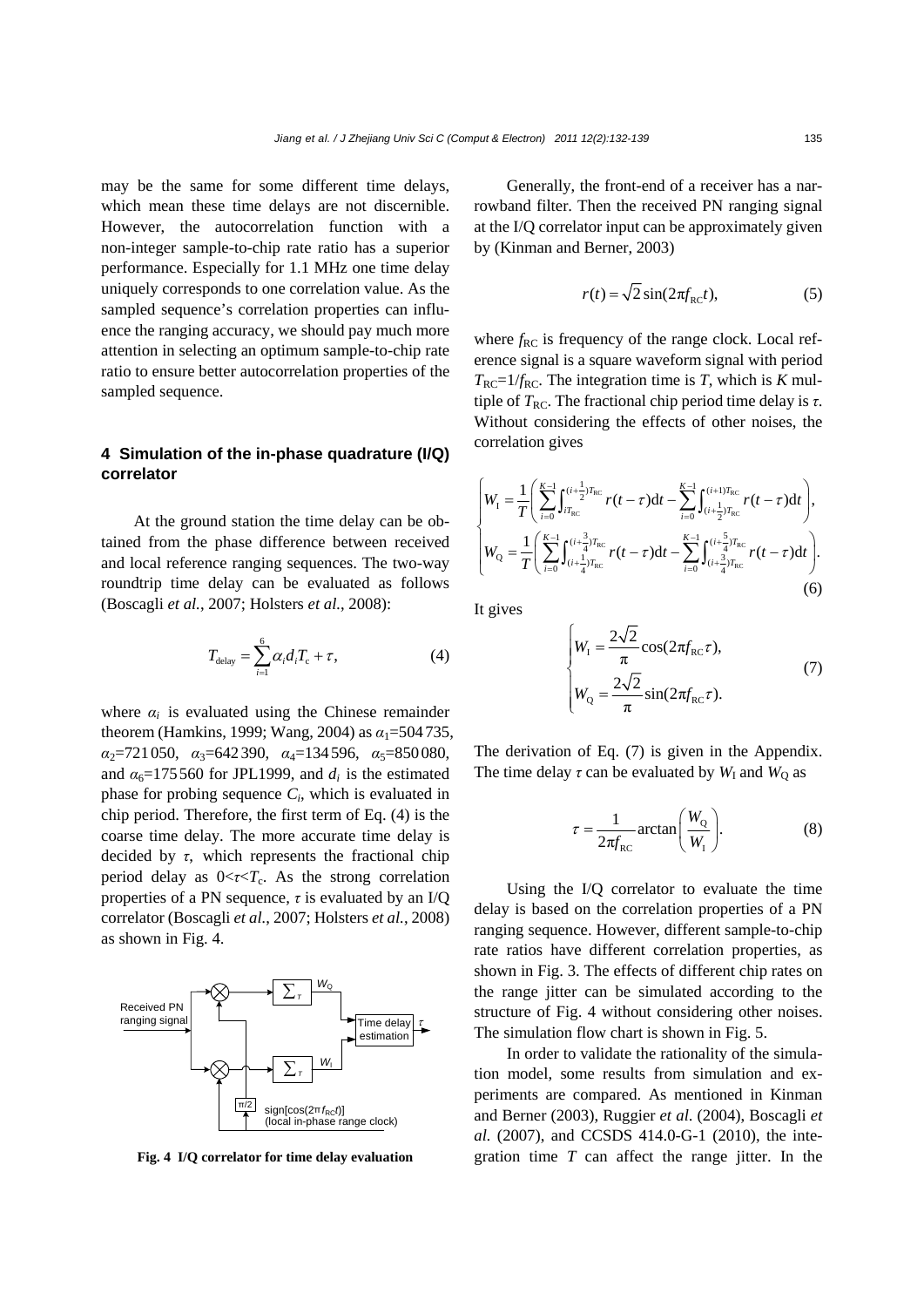

**Fig. 5 Flow chart of I/Q correlator simulation model**

simulation model, the input parameters are: chip rate is 1.1 MHz, sample rate is 19.2 MHz, and  $\tau_0$  is  $T_c/100$ . For a certain integration time *T*, we obtain 5000 simulation time delay *τ* values. Then these time delay values are converted to range values. Finally, the standard deviations of these 5000 range values are obtained. In actual experiments we use the regenerative PN ranging system test-board developed by our own research group to test the range jitter. The parameters are the same as the simulation parameters: chip rate is 1.1 MHz and sample rate is 19.2 MHz. The transmitted power of uplink and downlink is constant and sufficiently high. The SNR of received ranging signal is changed by changing the integration time. For a certain integration time, we obtain 15000 range values. Finally, the standard deviations of these 15000 range values are obtained and compared to the simulation results with the same integration time. The integration times of simulation and experiment are 0.01333, 0.10667, 0.85333, 13.65333, and 109.2267 ms. The standard deviations of range jitter from simulation and test are shown in Fig. 6.

In the process of testing, there are many other factors that affect the results, especially the phase noise of the oscillator. The frequency accuracy of the oscillator used is only  $\pm 20 \times 10^{-6}$ . The trend curve of the simulation results is coincident with that of the test results. This means that the simulation model is rational to some extent.



**Fig. 6 Standard deviations of range jitter in different integration times for a chip rate of 1.1 MHz**

Then we can use this simulation model to obtain a qualitative analysis on the effects of different chip rates to the range jitter. The parameters used in the simulation are as follows: sample rate is 19.2 MHz, integration time is 13.65333 ms, and the number of simulation *τ* values is 5000. The simulation chip rates are 0.9, 0.96, 1.0, 1.1, and 1.2 MHz. For a certain chip rate, the standard deviations of 5000 simulation range values are obtained. We also use the same parameters to do some actual experiments with our own testboard: sample rate is 19.2 MHz, integration time is 13.65333 ms, and the number of tested range values is 5000. The transmitted power of uplink and downlink is constant and sufficiently high. The tested chip rates are also 0.9, 0.96, 1.0, 1.1, and 1.2 MHz. For a certain chip rate, the tested result is compared to the simulation result. The standard deviations of range jitter simulated and tested are shown in Fig. 7.



**Fig. 7 Standard deviations of one-way range jitter for different chip rates**

The standard deviation of measurement ranges with non-integer sample-to-chip rate ratios is better than that with integer sample-to-chip rate ratios from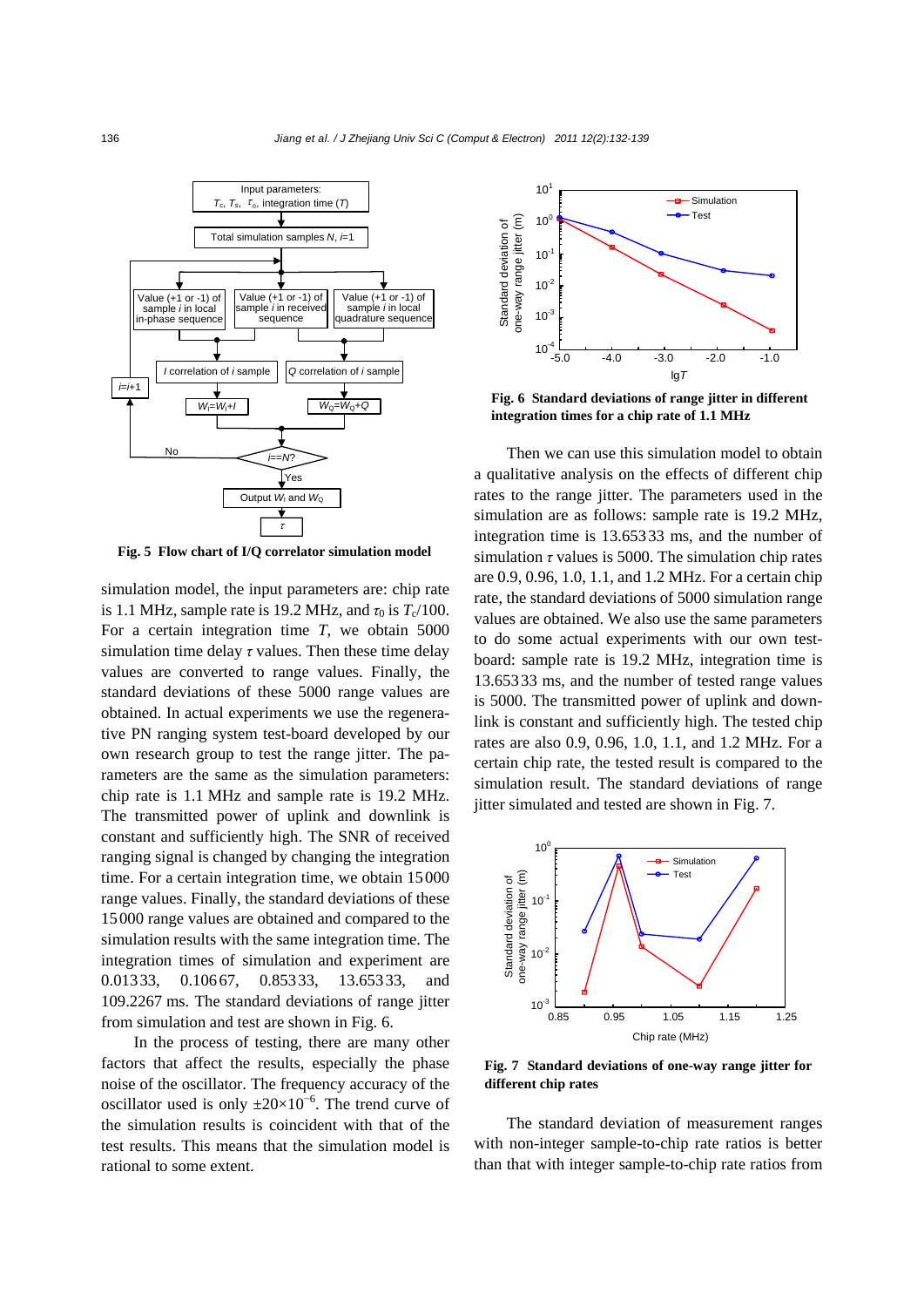Fig. 7. Also, the curves of simulation and test results have the same change trend. By comparing Figs. 3 with 7, the conclusion can be drawn that the standard deviation of measurement ranges is better when the chip rate has better autocorrelation properties. In some design missions, the simulation can be done first to analyze the range jitter of different chip rates.

#### **5 Simulation of time delay discrimination**

In the final ranging accuracy, time delay discrimination is another object that must be considered apart from the range jitter. The 1.1 MHz has the best correlation properties as seen from Fig. 3. However, the step length of accumulated time delay is  $T_c/100$ , which is approximately 9.1 ns for 1.1 MHz, and the corresponding one-way range is approximately 1.36 m. This means that the PN ranging system can distinguish this change when the relative motion range between two objects is larger than 1.36 m. What is the reflection of the PN ranging system when the relative motion range is smaller than 1.36 m? The autocorrelation properties of 1.1 MHz need to be known in a shorter accumulated step length. Consider the step length is  $T_c/300$ , and other parameters are the same as in Fig. 3c. The autocorrelation function is shown in Fig. 8. For observation, the *x*-axis of amplificatory parts is in step number (Fig. 8b).

Step length  $T_c/300$  is approximately 3.03 ns for 1.1 MHz, which corresponds to one-way range 0.45 m. The autocorrelation function shows that sometimes two different time delays have the same correlation value. Thus, when the movement range between two objects is smaller than 0.45 m, the PN ranging system may not distinguish the range movement.

For validating the effects of correlation properties to the time delay discrimination, we use the simulation model to evaluate the time delay  $\tau$  in step lengths  $T_c/100$  and  $T_c/300$ . The sample rate is 19.2 MHz, integration time is 0.85333 ms, the number of range values is 1000 and the numbers of accumulated time delay steps are 1–12. Simulation results are shown in Fig. 9. The *x*-axis is the step number, and the *y*-axis is the time delay of theory and simulation. The theory is the input parameter  $\tau_0$  in the simulation model, and the simulation is the output *τ* of



**Fig. 8 Autocorrelation function for a chip rate of 1.1 MHz with a step length of**  $T_c/300$ (b) is an amplificatory part of (a)



**Fig. 9 Time delay simulation for a chip rate of 1.1 MHz**  with step lengths of  $T_c/100$  (a) and $T_c/300$  (b)

the simulation model. By comparing these two values, we can know whether the output time delay changes with the input time delay. And the ability to distinguish different chip rates can also be decided.

The simulation results show that time delay *τ* changes with step length  $T_c/100$ , but contrarily time delay *τ* sometimes does not change with step length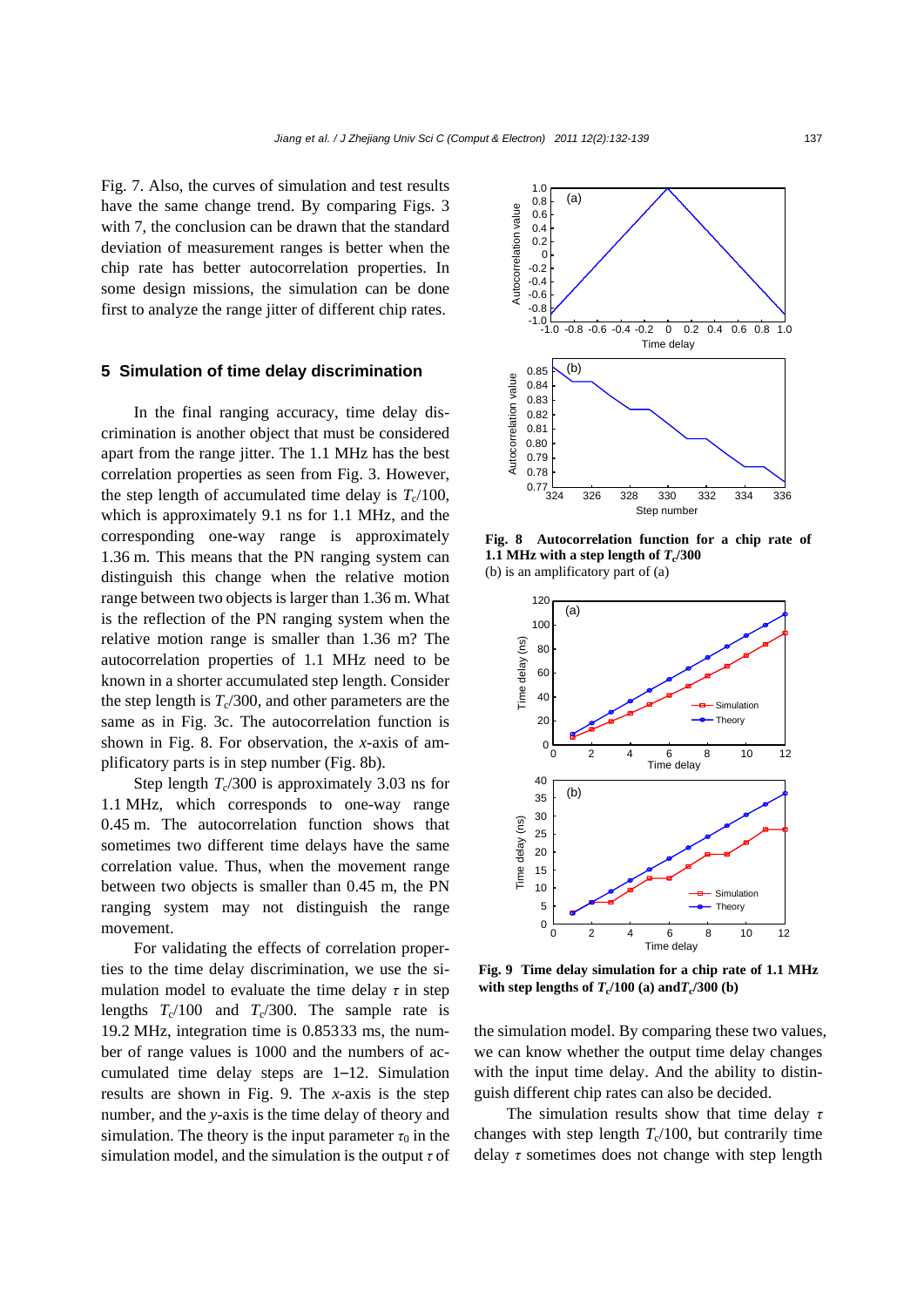$T_c/300$ . This means that the PN ranging system with these same parameters has the ability to distinguish the step length  $T_c/100$  but cannot distinguish the step length  $T_c/300$ . If the PN ranging system is required to distinguish the step length  $T_c/300$ , a convenient method is to change the chip rate. As discussed in Section 2, the theoretical time delay discrimination can be obtained according to Eq. (1), and it is  $T_c/192$  for sample rate 19.2 MHz and chip rate 1.1 MHz. When chip rate 1.11 MHz is selected, theoretical time delay discrimination is  $T_c/640$ , which can distinguish the step length  $T_c/300$ . The simulation results for 1.11 MHz with step length  $T_c/300$  are shown in Fig. 10.



**Fig. 10 Time delay simulation for chip rate of 1.11 MHz** with a step length of  $T_c/300$ 

The simulation results show that a 1.11 MHz chip rate can distinguish the step length  $T_c/300$ . For a given chip rate, if every fractional chip period time delay uniquely corresponds to a certain correlation value, then the PN ranging system with this sampleto-chip rate ratio can distinguish the accumulated step length.

## **6 Conclusions**

The final ranging accuracy of a PN ranging system is decided mainly by range jitter and time delay discrimination. Based on the above simulation and test results, we can conclude that a non-integer sample-to-chip rate can achieve a better range jitter and time delay discrimination. For different chip rates, the simulation model can make qualitative analysis on range jitter and time delay discrimination. In some design missions, the simulation results can help to select a better sample-to-chip rate ratio to achieve a higher ranging accuracy.

#### **References**

- Berner, J.B., Layland, J.M., Kinman, P.W., Smith, J.R., 1999. Regenerative Pseudo-Noise Ranging for Deep-Space Applications. TMO Progress Report 42-137, Jet Propulsion Laboratory, Pasadena, CA.
- Boscagli, G., Holsters, P., Simone, L., Vassallo, E., Visintin, M., 2007. Regenerative Pseudo-Noise Ranging: Overview of Current ESA's Standardisation Activities. 4th ESA Int. Workshop on Tracking, Telemetry and Command Systems for Space Applications, p.1-20.
- CCSDS 414.0-G-1, 2010. Report Concerning Space Data System Standards. Pseudo-Noise (PN) Ranging Systems, Green Book. Available from http://public.ccsds.org/ publications/archive/414x0g1.pdf [Accessed on Apr. 16, 2010].
- Ding, F., Chen, T.W., 2007. Performance analysis of multiinnovation gradient type identification methods. *Automatica*, **43**(1):1-14. [doi:10.1016/j.automatica.2006.07.024]
- Ding, F., Liu, P.X., Yang, H.Z., 2008. Parameter identification and intersample output estimation for dual-rate systems. *IEEE Trans. Syst. Man Cybern. Syst. Humans*, **38**(4): 966-975. [doi:10.1109/TSMCA.2008.923030]
- Ding, F., Liu, P.X., Liu, G.J., 2009a. Auxiliary model based multi-innovation extended stochastic gradient parameter estimation with colored measurement noises. *Signal Process.*, **89**(10):1883-1890. [doi:10.1016/j.sigpro.2009. 03.020]
- Ding, F., Qiu, L., Chen, T.W., 2009b. Reconstruction of continuous-time systems from their non-uniformly sampled discrete-time systems. *Automatica*, **45**(2):324-332. [doi:10.1016/j.automatica.2008.08.007]
- Ding, F., Liu, P.X., Liu, G.J., 2010. Gradient based and least-square based iterative identification methods for OE and OEMA systems. *Dig. Signal Process.*, **20**(3):664-677. [doi:10.1016/j.dsp.2009.10.012]
- Hamkins, J., 1999. Ranging Considerations for the MCAS Transceiver. Interoffice Memorandum, Jet Propulsion Laboratory, Pasadena, CA, USA, p.1-12.
- Han, L.L., Ding, F., 2009. Multi-innovation stochastic gradient algorithms for multi-input multi-output systems. *Dig. Signal Process.*, **19(**4):545-554. [doi:10.1016/j.dsp.2008. 12.002]
- Holsters, P., Boscagli, G., Vassallo, E., 2008. Pseudo-Noise Ranging for Future Transparent and Regenerative Channels. SpaceOps Conf., No. AIAA-2008-3277.
- Kinman, P.W., Berner, J.B., 2003. Two-Way Ranging During Early Mission Phase. IEEE Aerospace Conf., No. 1061.
- Liu, Y.J., Xie, L., Ding, F., 2009a. An auxiliary model based on a recursive least-squares parameter estimation algorithm for non-uniformly sampled multirate systems. *J. Syst. Control Eng.*, **223**(4):445-454. [doi:10.1243/ 09596518JSCE686]
- Liu, Y.J., Xiao, Y.S., Zhao, X.L., 2009b. Multi-innovation stochastic gradient algorithm for multiple-input singleoutput systems using the auxiliary model. *Appl. Math. Comput.*, **215**(4):1477-1483. [doi:10.1016/j.amc.2009.07. 012]